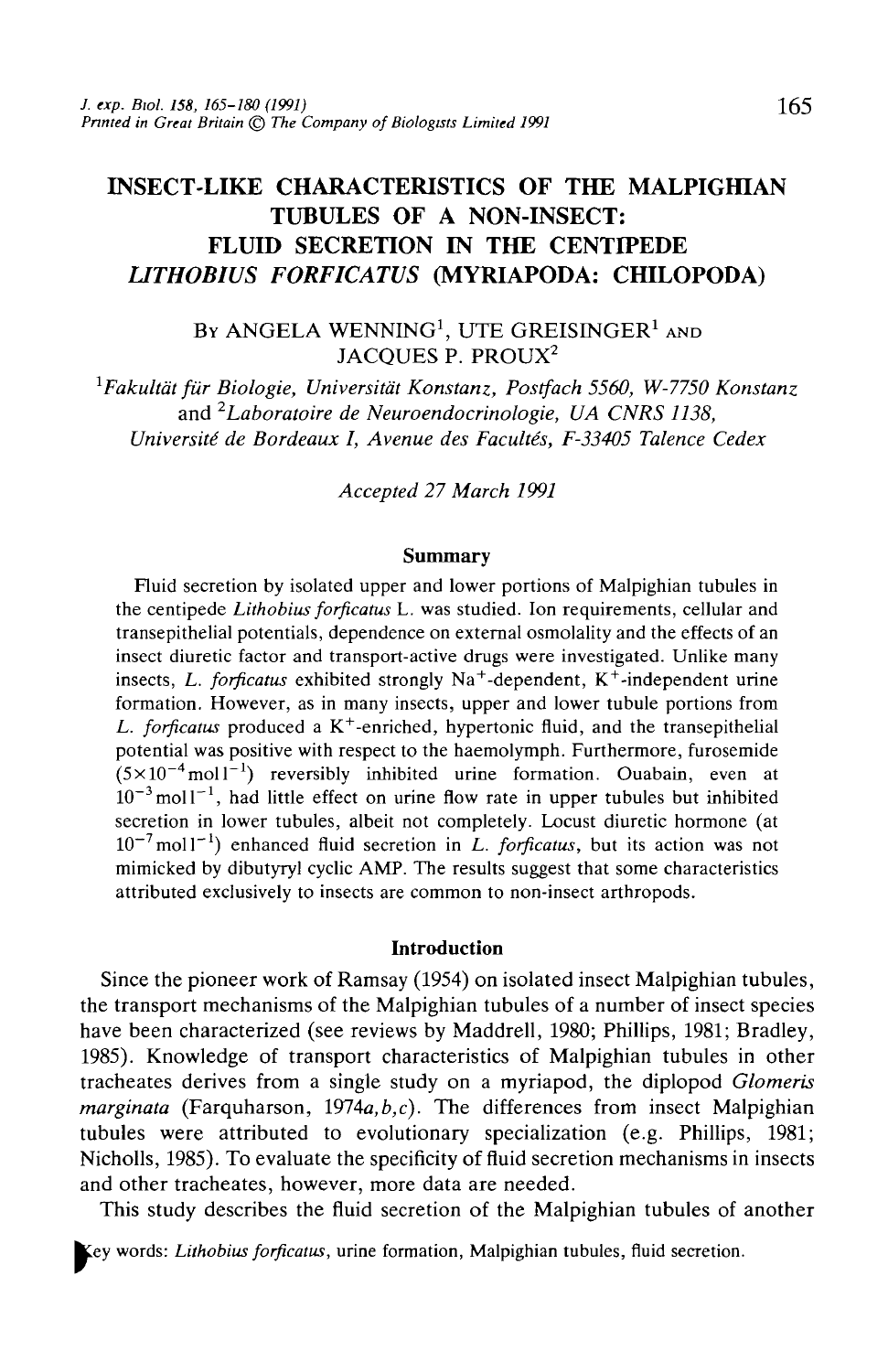# 166 A. WENNING, U. GREISINGER AND J. P. PROUX

myriapod, the chilopod *Lithobius forficatus* L. Each of its two Malpighian tubules is almost twice as long as the animal itself (Rilling, 1968). Each consists of a single, uniform cell layer without a muscular sheath (Füller, 1966). Micropuncture studies on whole animals showed that the tubules release a potassium-enriched, hypertonic fluid into the rectum (Wenning, 1978, 1979).

Mechanisms of urine formation in *L. forficatus* were examined in isolated Malpighian tubules with respect to ion requirement, cellular and transepithelial potentials, dependence on external osmolality and pharmacology of transportactive drugs and insect diuretic factors. The results are discussed with respect to the specificity and evolution of fluid secretion mechanisms in the Malpighian tubules of tracheates. Some of the results have appeared in abstract form (Wenning, 1989).

#### Materials and methods

*Lithobius forficatus* (average body mass 130 mg) were collected locally. The animals were kept in containers filled with leaves and moist soil in a room at 16 °C at high relative humidity and a light:dark cycle of 12h:12h.

### *Isolation of the Malpighian tubules and urine flow measurements*

Preparation of the tubules and flow measurements were carried out at room temperature (20-24°C). Animals were decapitated and dissected in artificial haemolymph. The two Malpighian tubules were freed from the few tracheoles holding them in place and severed near the ampulla. To test for regional differences in the Malpighian tubules, all experiments were carried out on upper and lower tubule portions separately. Each tubule was cut into two portions – an 'upper tubule' (distal portion), containing crystals in its lumen, and a 'lower tubule' of wider diameter (proximal to the ampulla), containing clear fluid. Upper and lower tubules were of approximately equal length. Preparation time was 30-45 min.

The experimental design for flow measurements was that originally described by Ramsay (1954). In brief, the upstream end of the respective tubule portion was tied with superthin surgical thread (Leonhard Klein, Germany), submerged in a droplet  $(200 \,\mu\text{I})$  of bathing medium in a wax-lined dish and covered with liquid paraffin. The open end was drawn into the oil. Fluid production was calculated by measuring the diameter of urine droplets with a calibrated eyepiece graticule. Fluid production is given in nanolitres per unit time and millimetres effective tubule length, i.e. the tubule part submerged in the bathing medium. In some experiments, the tubule fluid was analyzed for its osmotic and ionic concentration.

#### *Solutions*

The composition of the artificial haemolymph was based on data of Wenning  $(1978)$ : (mmol l<sup>-1</sup>) Na<sup>+</sup>, 190; K<sup>+</sup>, 6; Cl<sup>-</sup>, 204; Ca<sup>2+</sup>, 2; Mg<sup>2+</sup>, 2; trehalose, 10; buffered with  $10$  mmol  $l^{-1}$  Hepes (pH 7.0). Osmolality was 410 mosmol kg<sup>-1</sup> H<sub>2</sub>O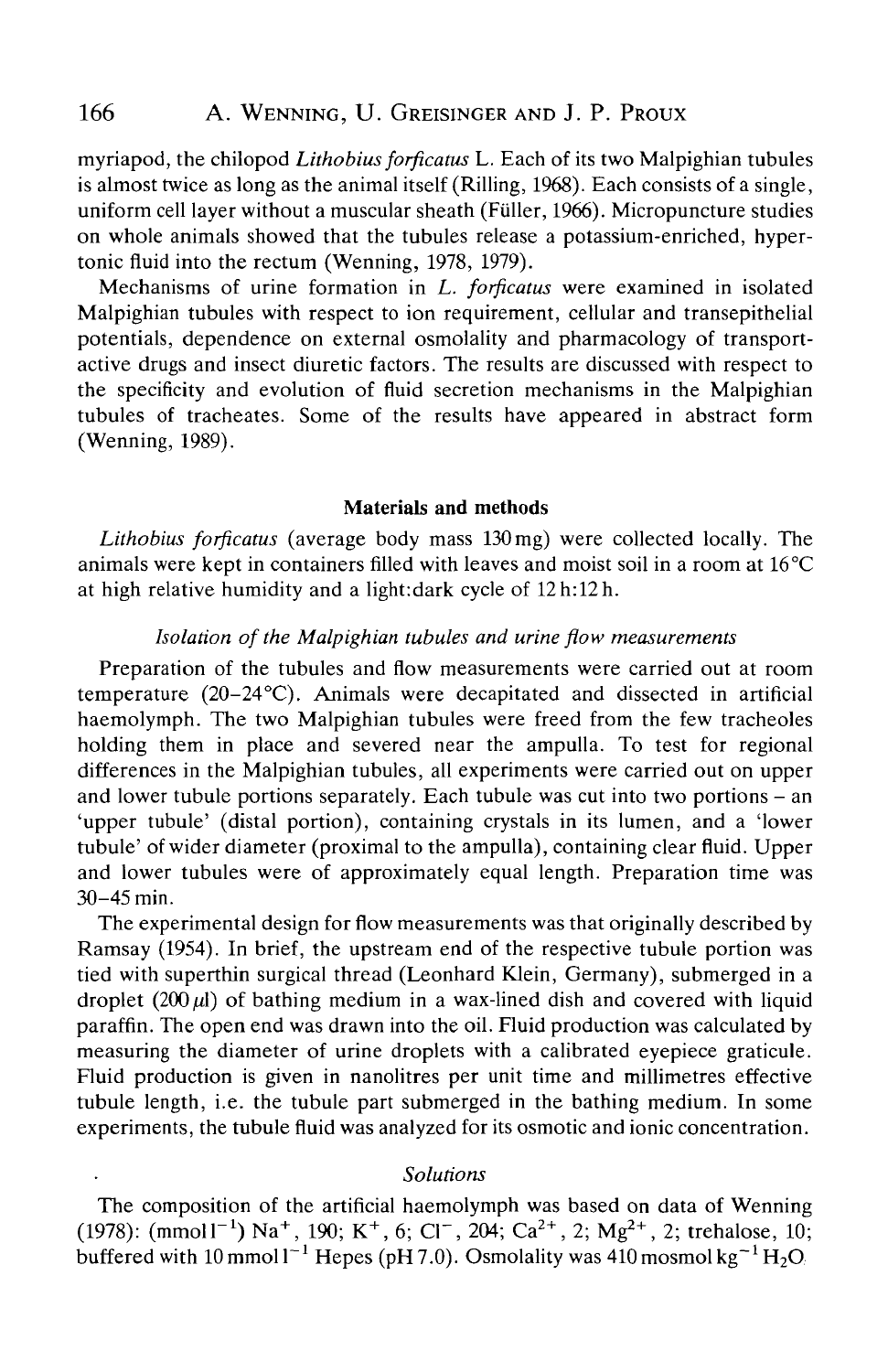### *Urine formation in a centipede* 167

To test for its effects on urine production, the osmolality was decreased by diluting artificial haemolymph with Hepes buffer  $(10 \text{ mmol l}^{-1}; \text{ pH } 7.0)$  or increased by adding sucrose or NaCl. Decreases in NaCl concentration without changes in osmolality were achieved by replacing NaCl with isotonic sucrose solution.  $[Na^+]$ was decreased by replacing NaCl with choline chloride, keeping [Cl<sup>-</sup>] constant. Higher  $K^{+}$  concentrations were achieved at the expense of NaCl.

### *Analytical methods*

Osmolality was determined with a Clifton nanolitre osmometer (Clifton Technical Physics, New York, USA). The error was  $\pm 3$  mosmol kg<sup>-1</sup>H<sub>2</sub>O. Na<sup>+</sup> and  $K^+$  concentrations were determined using an ultramicro double-beam flame spectrophotometer (W. Hampel, Frankfurt; developed by Miiller, 1958; modified by Malnic *et al.* 1964). The error was  $\pm 3$  mmol  $1^{-1}$  Na<sup>+</sup> and  $\pm 0.3$  mmol  $1^{-1}$  K<sup>+</sup>.

# *Electrophysiology*

For electrophysiological recordings, a chamber of 1.6 ml was used. The downstream end of the tubule was placed in a Vaseline trough filled with oil. The reference electrode (chlorided silver wire) was in the bath. To determine the cellular potential (basolateral  $E_m$ ), the cells were impaled with glass microelectrodes (35–45 M $\Omega$ , filled with a mixture of 4 moll<sup>-1</sup> potassium acetate and 20 mmol  $1^{-1}$  KCl). To determine the transepithelial potential  $(E_{\text{TEP}})$ , a lowresistance ( $\approx 10 \text{ M}\Omega$ ) glass microelectrode was compensated for its junction potential in the bath and then moved into the urine droplet.

### *Experimental protocol and statistics*

Absolute flow rates among individual tubules varied. A control rate was established for each tubule by averaging the flow rate in artificial haemolymph measured for  $60-120$  min at intervals of 15-20 min. This rate was taken as 100%. The bathing medium was then exchanged for the test solution. The new flow rate was determined for 60-80min and expressed as a percentage of the control rate. To test whether effects were reversible, the bathing medium was replaced with artificial haemolymph and the flow rate was again determined for 60min. Values are given as mean±s.E.M., with the number of tubules indicated for each set of experiments. Appropriate f-tests (paired, unpaired) were used to assess the significance of different treatments.

No time dependence of flow rate was observed (see Fig. 1), indicating that the difference between maintenance and experimental temperature (see above) did not affect the results.

### **Results**

# *Flow, osmolality and ionic composition of urine in artificial haemolymph and electrical properties of the tubules*

Although the ultrastructure of the epithelium of the Malpighian tubules of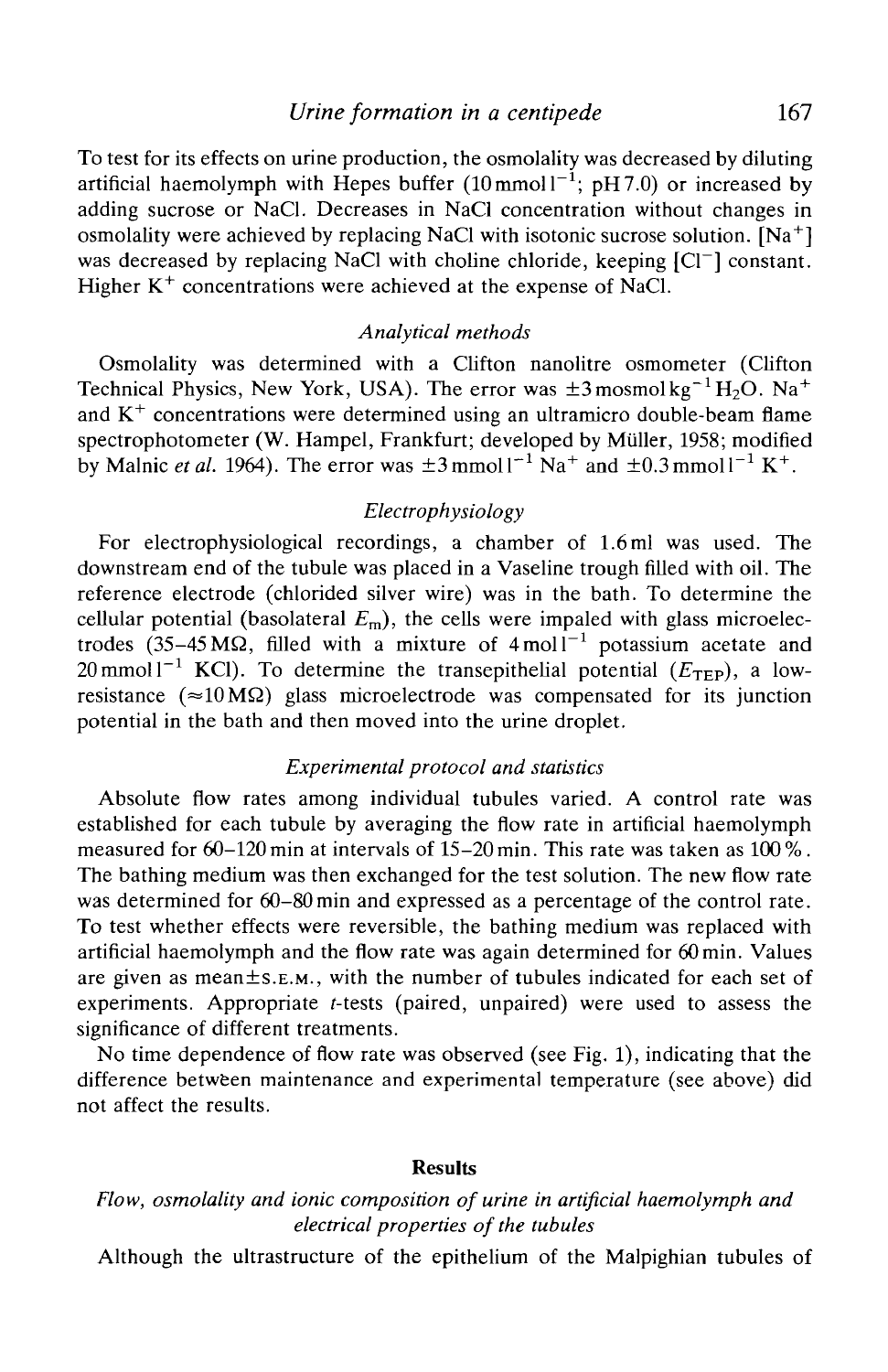

Fig. 1. Rates of urine flow in isolated upper and lower Malpighian tubule portions of *Lithobius forftcatus* vary individually and do not decrease during the course of an experiment.

*L. forftcatus* is uniform (Fuller, 1966), the upper and lower parts of the tubules differed in appearance owing to the presence of crystals in the lumen of the 'upper' tubule. The 'lower' tubule was more transparent. As in some insects (Maddrell and Phillips, 1975; Cooper *et al.* 1989), upper and lower portions exhibited differences in their physiological properties.

The outer diameter was about 50  $\mu$ m at the proximal end of the tubule and widened to about 90  $\mu$ m at the entrance to the ampulla. The flow rate in the lower part of a tubule was significantly higher than in the upper part (Fig. 1,  $P=0.022$ , paired r-test; see also Table 1). Isolated tubules continued to produce urine for 24 h.

Both upper and lower tubules secreted a potassium-enriched fluid but the  $K^+$ concentration was significantly higher in the fluid in the lower tubule. Na<sup>+</sup> was the main cation and its concentration was similar in the fluid in both tubule portions (Fig. 2; Table 1). At a concentration of  $170-180$  mmol  $1^{-1}$ , Cl<sup>-</sup> was the main anion in the fluid released from the ampullae *in vivo* (Wenning, 1978) and from isolated whole tubules (A. Wenning, unpublished results). The tubule fluid was hypertonic to the bathing medium in upper tubules by 9.4 mosmol  $kg^{-1}H_2O$  and in lower tubules by  $12 \text{ mosh} \text{ kg}^{-1} \text{ H}_2 \text{O}$  (Fig. 2). Apparently, little or no reabsorption occurred along the tubules as it does, for example, in *Rhodnius prolixus* (Maddrell and Phillips, 1975).

Basolateral  $E_m$  was similar in upper and lower tubules  $(-39.2 \pm 1.8 \text{ mV}$  and  $-38.1 \pm 1.7 \,\text{mV}$ , respectively), while  $E_{\text{TEP}}$  was significantly more positive in lower than in upper tubules  $(+12.3 \pm 2 \text{ mV}$  *versus*  $+5.5 \pm 0.8 \text{ mV}$ ,  $P=0.006$ ) (Fig. 2). The method used to measure  $E_{\text{TFP}}$  might diminish its true value, owing to leakage pathways (discussed by Aneshansley *et al.* 1989), although with tubule portions 10-14 mm long and with 2 mm between urine droplet and haemolymph, electrical isolation should be adequate.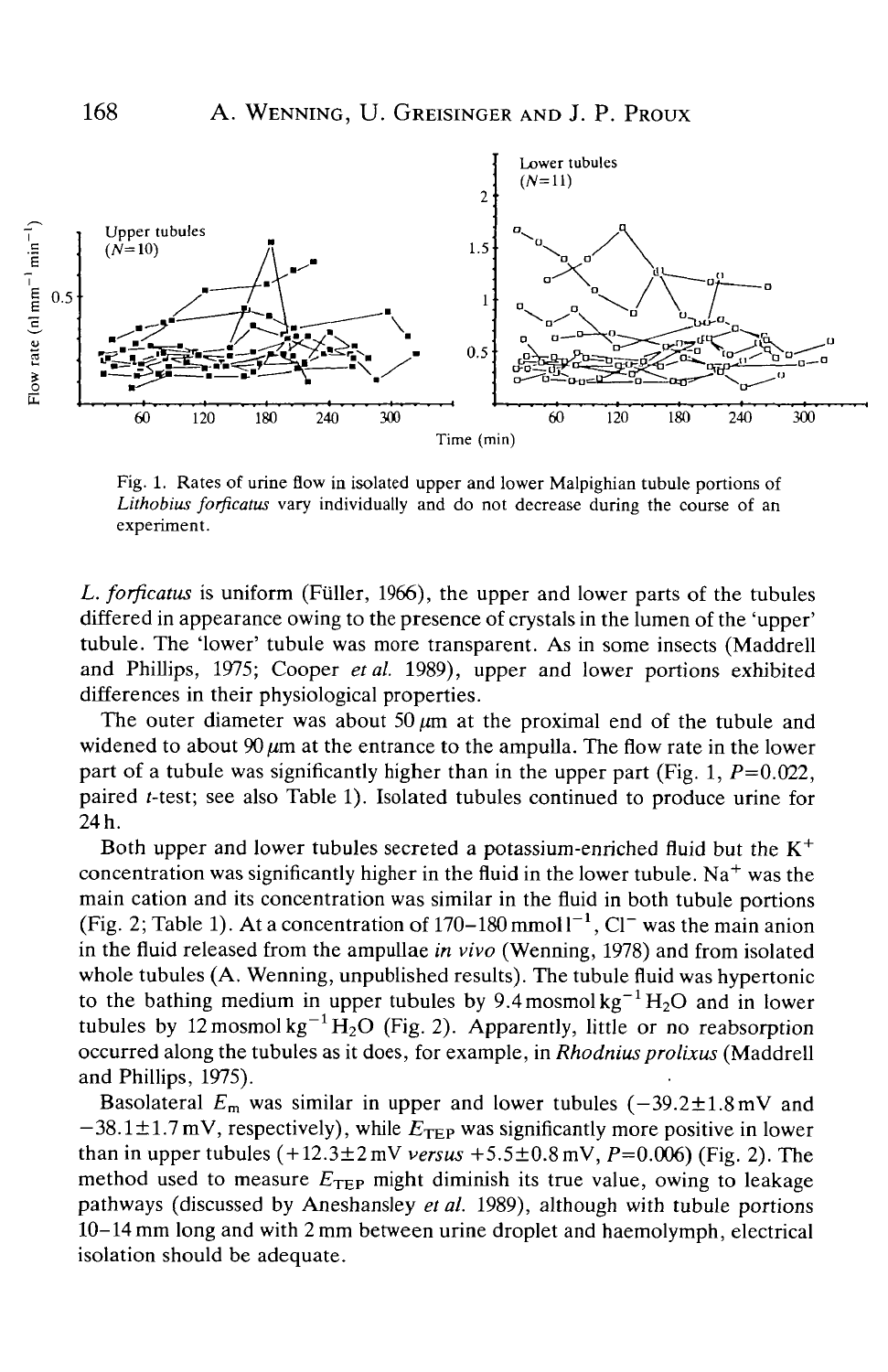

Fig. 2. Ion concentrations and electrical properties of the bath and tubule fluid. Values are mean±s.E.M. The electrochemical transepithelial potentials for Na<sup>+</sup> and K<sup>+</sup> of upper and lower tubules were calculated using the Nernst equation. Note that  $\text{Na}^+$  may move paracellularly in upper tubules, but that electrochemical gradients oppose  $Na<sup>+</sup>$ transport in lower tubules and  $K^+$  transport in upper and lower tubules. Arrows signify the direction of the transepithelial driving force.

# *Ion requirements and dependence of the flow rate on external osmolality*

Flow rate in isolated Malpighian tubules was inversely correlated with external osmolality (Fig. 3), but upper and lower tubules differed significantly in their sensitivity. With decreasing external osmolality, the flow rate in upper tubules was more enhanced than that in lower tubules. With increasing external osmolality, achieved by adding NaCl, the flow rate in upper tubules was unaffected, whereas it was greatly reduced in lower tubules (Fig. 3, squares). An increase in osmolality at constant ionic strength caused a similar reduction of flow rate in upper and lower tubules (Fig. 3. diamonds).

The increase of flow rate in dilute media was due to hypotonicity rather than to the concomitant decrease in ionic strength, because a decrease in external  $[K^+]$  or  $[Na^+]$  at constant osmolality resulted in a decrease in flow rate (Fig. 4A,B). At  $50$  mmol  $1^{-1}$  Na<sup>+</sup> and at constant osmolality, fluid production ceased in both tubule portions (Fig. 4A). However, a comparison of the decline of flow rates in upper and lower tubules (Fig. 4A) shows that upper tubules were less affected when  $\mathbf{a}^{\mathsf{-}}$ and lower tubules (Fig. 4A) shows that<br>  $[Na^+]$  was lowered to  $140-170$  mmol  $1^{-1}$ .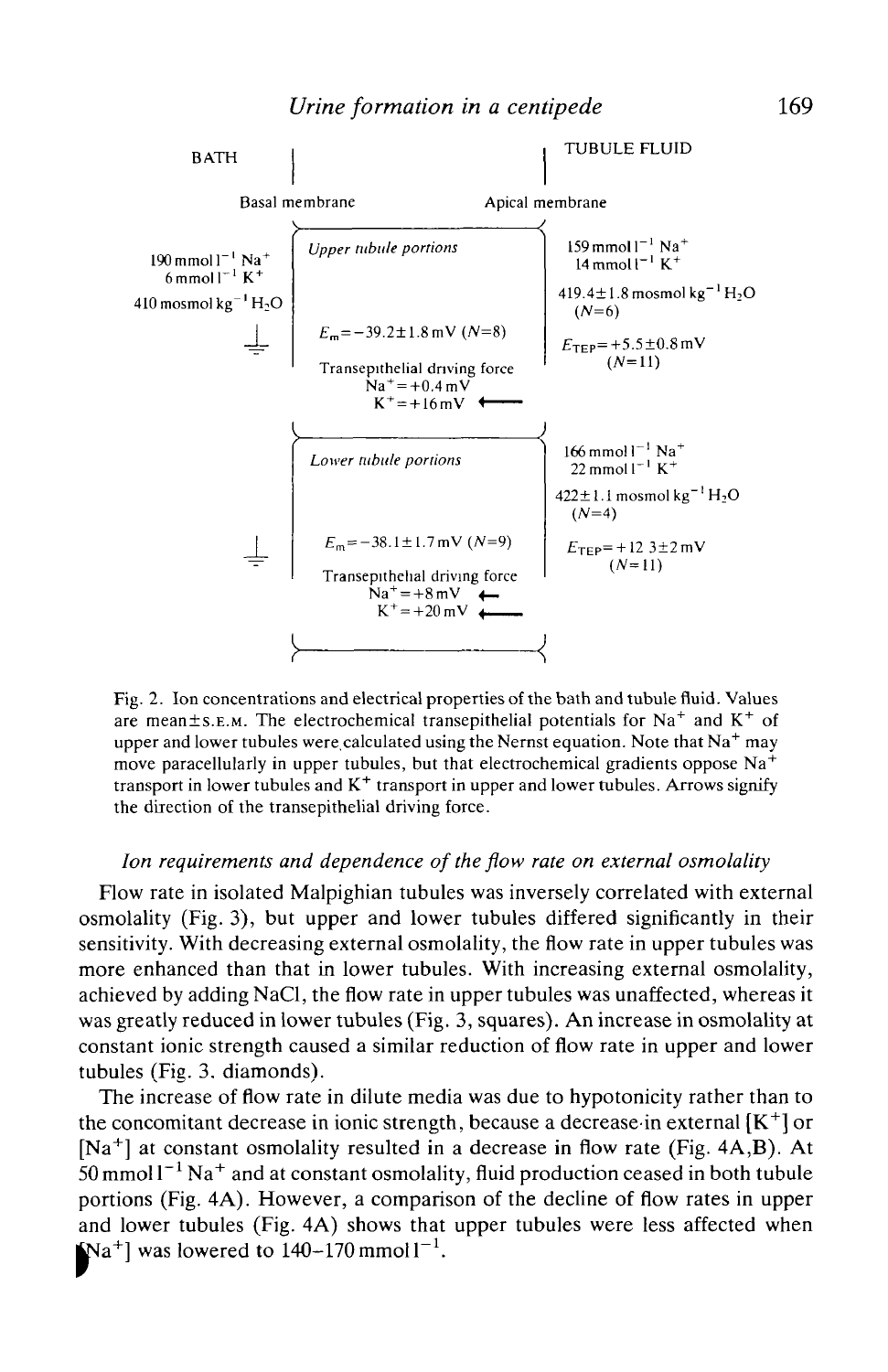

Fig. 3. Flow rates of fluid in upper and lower tubules are inversely related to external osmolality. Lower osmotic concentrations were achieved by dilution with Hepes buffer, higher osmotic concentrations by adding NaQ (squares) or sucrose (diamonds). Compared with lower tubules, upper tubules produce significantly more urine in dilute media and at elevated NaCl concentrations ( $P$  values indicated at each point; unpaired *. Dashed lines represent flow rate (horizontal) and bath osmolality* (vertical) during the control period. Each point represents the average flow rate during the experimental time  $(60 \text{ min})$  and is expressed as a percentage of the control rate. Values are mean±s.E.M. The number of tubules used is indicated next to each point.

The strong inverse relationship between flow rate and osmolality in upper tubules (Fig. 3) seemed to be due to their relative insensitivity – compared with lower tubules – to a decrease in external  $Na<sup>+</sup>$  concentration. This was demonstrated by lowering either [NaCl] or  $[Na^+]$  (Fig. 4A). Lower tubules were more sensitive to decreases in Na<sup>+</sup> concentration in the bathing medium (Fig. 4A) and the increase in flow rate with decreasing osmolality (Fig. 3) was therefore not as steep as that in upper tubules.

Although sensitive to hypertonicity at constant ionic strength (Fig. 3, diamonds), fluid production in upper tubules did not decrease with increasing external [NaCl] (Fig. 4A), indicating an antagonistic effect of the increases in NaCl and osmolality. In lower tubules, a decrease in flow rate occurred regardless of whether sucrose or NaCl was added (Fig. 4A), illustrating the marked effect of hypertonicity.

Lowering  $[K^+]$  from 6 to 3 mmol  $I^{-1}$  caused the fluid production to drop to 30 % of the control rate in lower tubules; upper tubules were unaffected (Fig. 4B). Fluid production continued in nominally  $0 \text{ mmol} 1^{-1} K^+$ . The increase in  $[K^+]$  at the expense of [Na<sup>+</sup>], however, had little effect on fluid production in upper tubules, but decreased it in lower tubules (Fig. 4B). This was not due to the simultaneous decrease in external  $[Na^+]$ , since an increase in [KCl] with no change in [NaCl] had the same effect (not illustrated).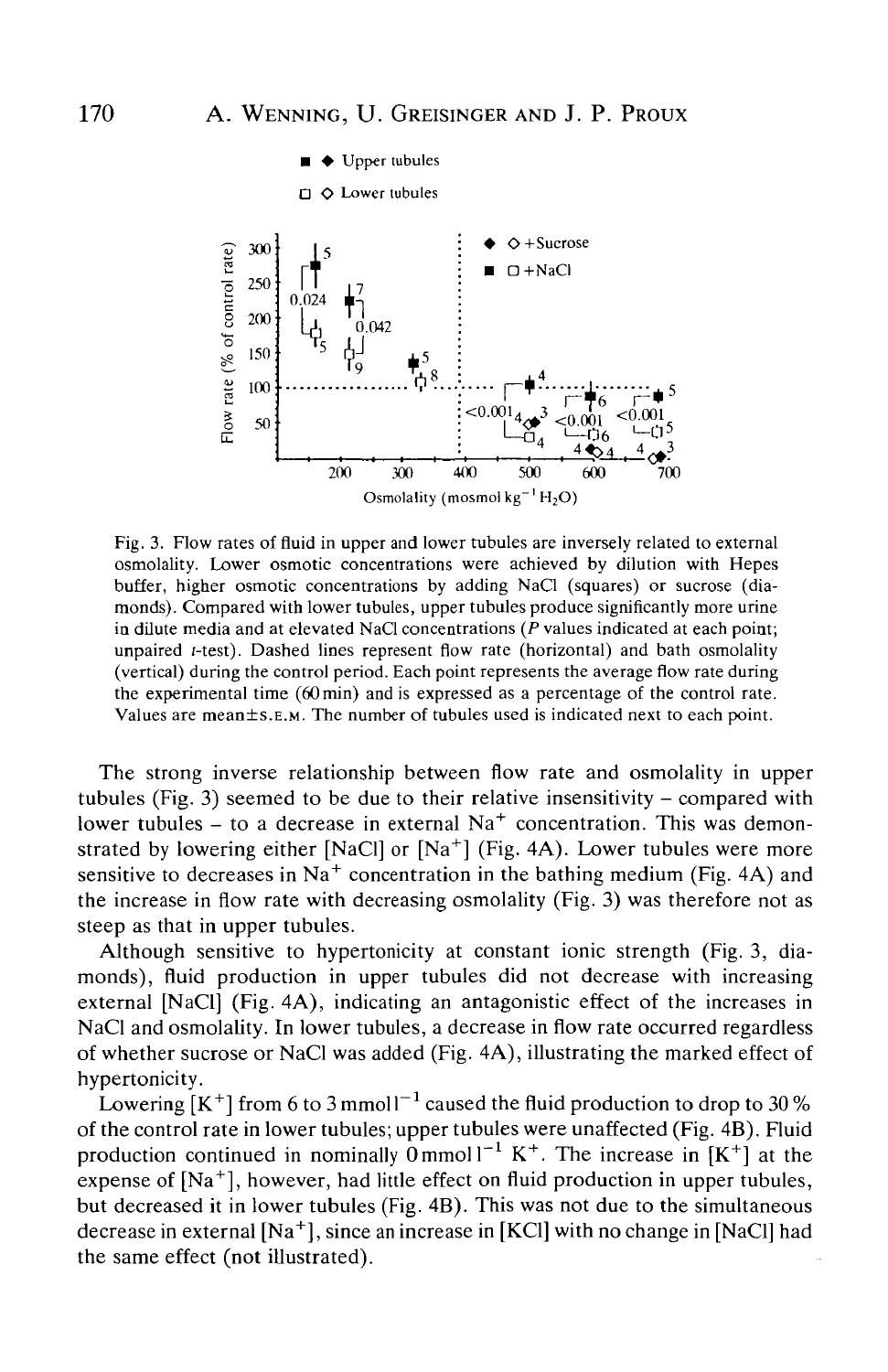

Fig. 4. Ion dependence of fluid production in isolated tubules. (A) Flow rates in upper and lower tubules depend on the presence of  $\text{Na}^+$  at constant osmolality (left-hand part of the figure; squares, NaCl replaced by sucrose; diamonds, NaCl replaced by choline chloride). At increased NaCl concentrations, and therefore elevated osmolality, fluid production is unaffected in upper tubules, but is reduced in lower tubules. (B) Urine formation continues at nominally  $0 \text{ mmol}^{-1} K^+$  and at elevated  $K^+$  concentrations, albeit at a reduced rate. Dashed lines represent flow rates (horizontal) and bath ion concentrations (vertical) during the control period. Each point represents the average flow rate during the experimental period (60min) and is expressed as a percentage of the control rate *(P* values are indicated; unpaired f-test). Values are mean±s.E.M. The number of tubules used is indicated next to each point.

# *Pharmacology*

Furosemide, an inhibitor of Na $^+/K^+/2Cl^-$  cotransport in a variety of transporting epithelia (reviewed by Greger, 1985), blocked fluid production completely in upper and lower tubules at  $5 \times 10^{-4}$  moll<sup>-1</sup> (Fig. 5). When furosemide was removed, the flow rate did not return to its control value.

Ouabain, an inhibitor of Mg<sup>2+</sup>-dependent Na<sup>+</sup>/K<sup>+</sup>-ATPase, did not block fluid production completely (Fig. 6). Sensitivity differed in upper and lower tubules. At concentrations between  $5 \times 10^{-7}$  and  $5 \times 10^{-5}$  moll<sup>-1</sup>, ouabain was ineffective in upper tubules and had only minor effects in lower tubules (Fig. 6, and unpublished data). At  $5 \times 10^{-5}$  moll<sup>-1</sup>, fluid production was inhibited after wash-out in lower tubules and was stimulated in upper tubules (Fig. 6). At  $10^{-3}$  moll<sup>-1</sup>, ouabain clearly inhibited urine formation in lower tubules, whereas the effects on upper tubules varied (Fig. 6).

Dibutyryl cyclic AMP (dbcAMP), applied in combination with the phosphodiesterase blocker isobutyl methylxanthine (IBMX) (both at  $10^{-3}$  mol  $1^{-1}$ ), caused a marked decrease in flow rate (Fig. 7), which returned to its normal value in upper tubules after wash-out.

Synthetic arginine-vasopressin-like diuretic hormone (DH) of *Locusta migratoria* (Proux *et al.* 1987) increased fluid production in isolated *L. forficatus* tubules at  $10^{-7}$  moll<sup>-1</sup> (Fig. 8), which is 100 times the effective dose for *L. migratoria*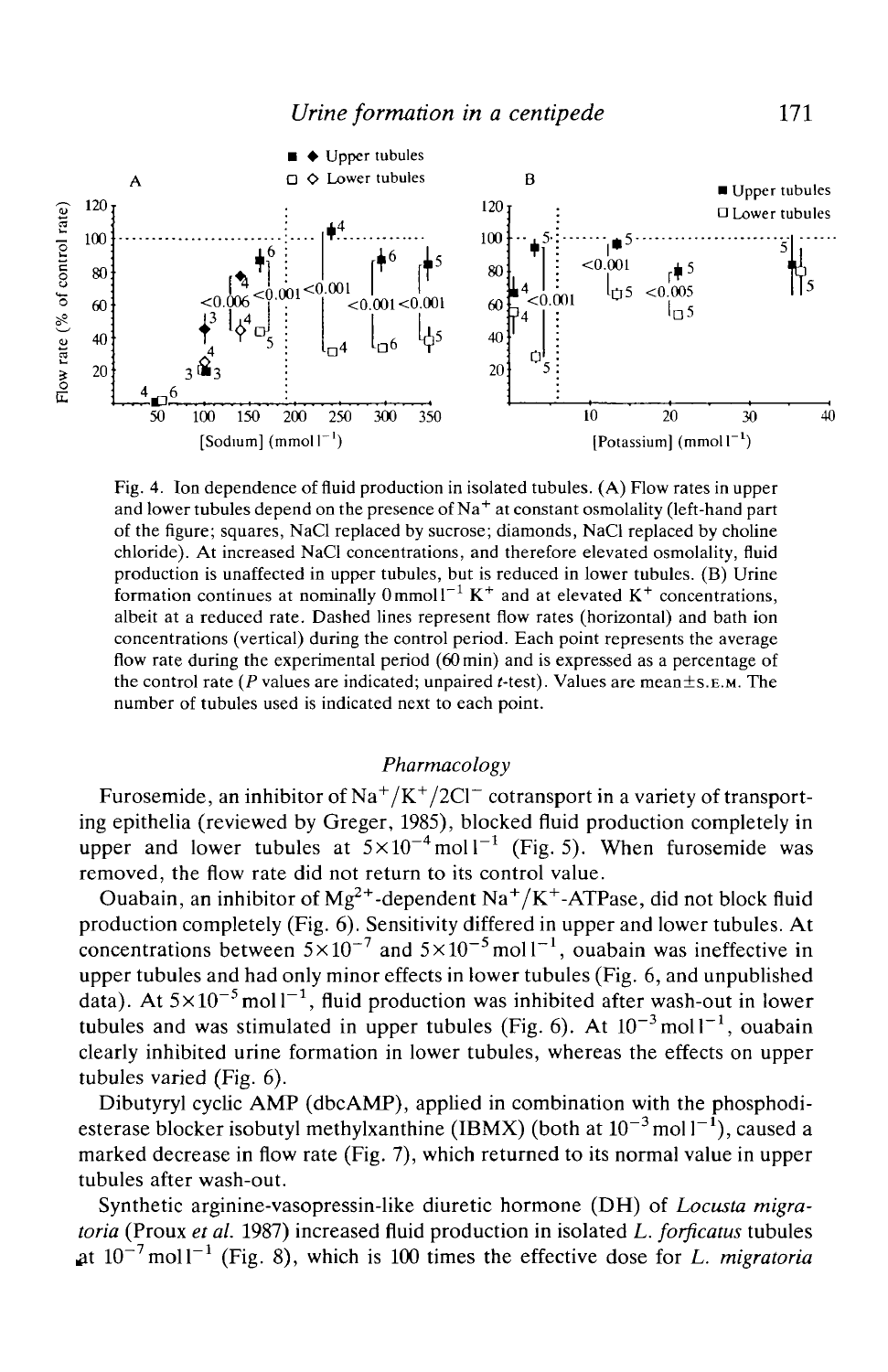

Fig. 5. Effects of  $5 \times 10^{-4}$  moll<sup>-1</sup> furosemide on urine flow rate in isolated tubules The rectangle indicates the time of drug application. ( $\blacksquare$  upper tubules,  $\Box$  lower tubules). Values are mean±s.E.M. The number of tubules used is indicated.



Fig. 6. Ouabain does not completely inhibit fluid production in isolated tubules. Note that, upon ouabain application, relative flow rates are higher in upper  $(\blacksquare)$  than in lower  $(\Box)$  tubules. Other details as in Fig. 5.

(Proux et al. 1988). Locust DH at  $10^{-8}$  mol  $1^{-1}$  was less effective (not shown). The response to peptides was, however, transient and lasted for 20min. The locust diuretic hormone (DH) is the antiparallel dimer of a nonapeptide (Fl) (Proux *et al.* 1987). F1 at  $10^{-5}$  mol  $I^{-1}$  enhanced the flow rate in lower and upper tubules (Fig. 8).

# *Na+ 1K+ ratio in stimulated and unstimulated tubules*

The question of whether  $Na^+$  and/or  $K^+$  transport increase with increased fluid production was investigated by measuring  $Na<sup>+</sup>$  and  $K<sup>+</sup>$  concentrations in the tubule fluid before and after they had been stimulated either by locust DH or b*i*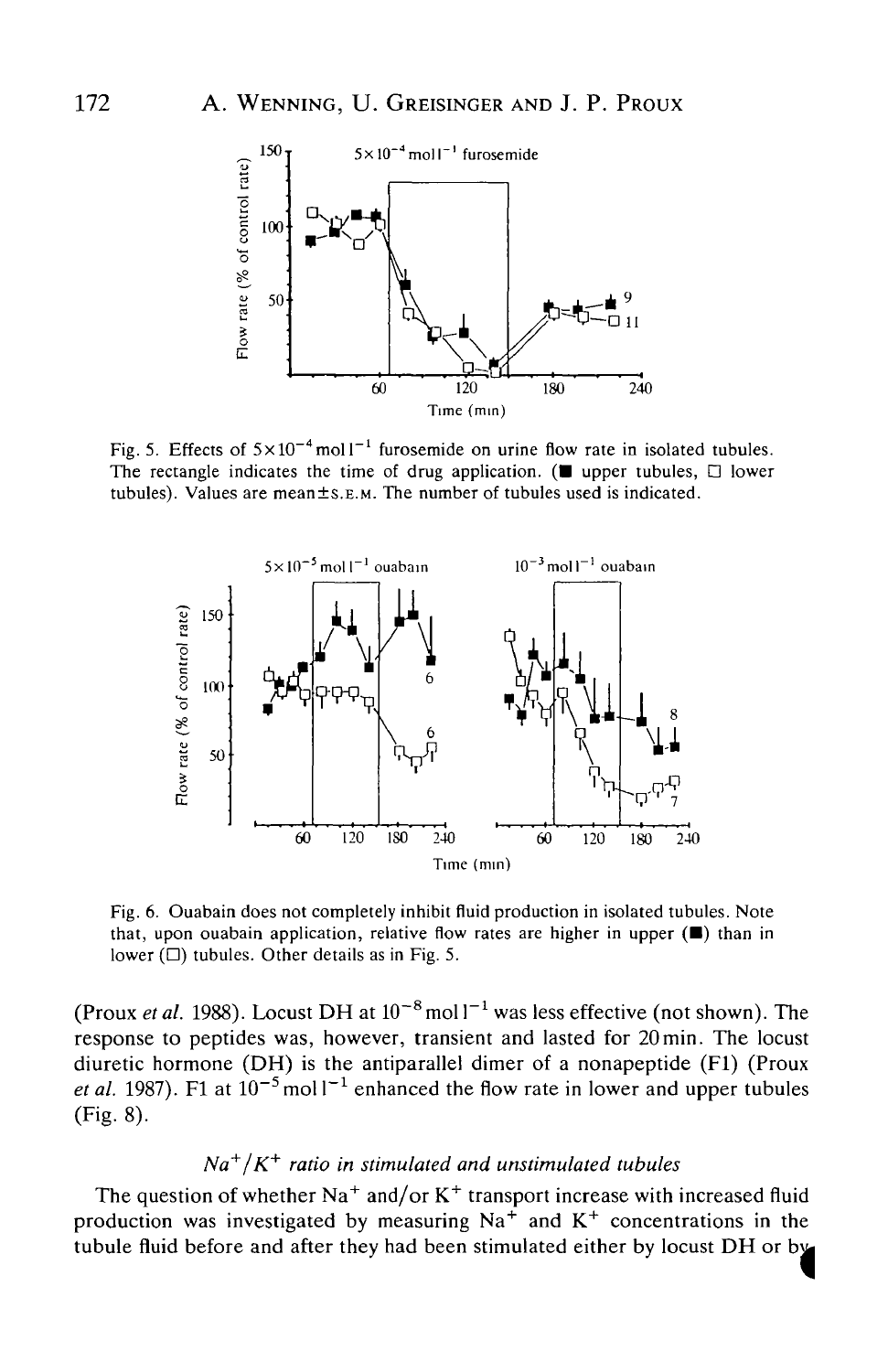

Fig. 7. Dibutyryl cyclic AMP (dbcAMP) and isobutylmethylxanthine (IBMX), both at  $10^{-3}$  moll<sup>-1</sup>, inhibit fluid production in isolated upper ( $\blacksquare$ ) and lower ( $\Box$ ) tubules. Other details as in Fig. 5.



Fig. 8. Effects of two peptides isolated from *Locusta migratoria* on the mean flow rate (±S.E.M.) of fluid in isolated tubules from *Lithobius forficatus* immediately before (control) and 10-20 min after adding the peptides  $(DH, 10^{-7} \text{ mol}1^{-1}$ ; F1, 10<sup>-5</sup> mol1<sup>-1</sup>). DH, arginine-vasopressin-like locust diuretic hormone; F1, amidated monomer of DH  $(**P<0.01, *P<0.03$ ; paired t-test).

lowering the osmolality (Table 1). Na<sup>+</sup> and  $K^+$  secretion rates were calculated using flow rates determined simultaneously. Application of DH had no effect on  $Na<sup>+</sup>$  and  $K<sup>+</sup>$  concentrations of the tubule fluid in either portion, and consequently did not affect the Na<sup>+</sup>/K<sup>+</sup> ratio. Absolute Na<sup>+</sup> and K<sup>+</sup> secretion rates increased significantly in the upper tubules, owing to the stimulation of fluid production. A slight increase was observed in the lower tubules. Upon lowering the external osmolality to 160 mosmol  $kg^{-1}H_2O$ , Na<sup>+</sup> and K<sup>+</sup> concentrations in the tubule fluid decreased. The  $\text{Na}^+/\text{K}^+$  ratio was unaffected in lower tubules but decreased significantly in upper tubules, indicating that  $K^+$  transport was stimulated more Na<sup>+</sup> transport in the upper tubules.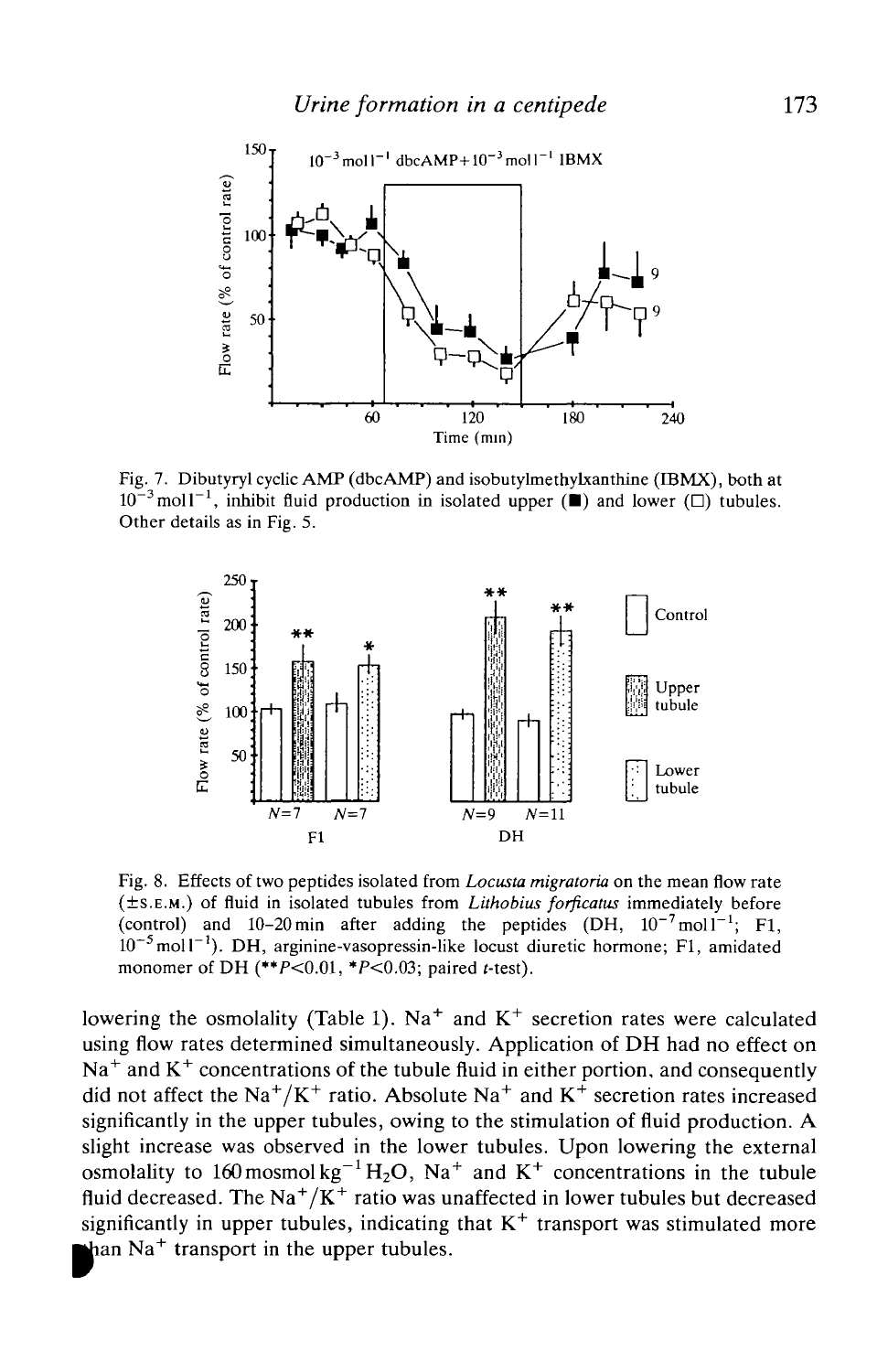|                                                                                                   | Before<br>stimulation | 20 min after stimulation<br>by locust DH<br>$(D1; 10^{-7} \text{mol}^{-1})$                | 30 min after stimulation<br>by low osmolality<br>$(160 \text{ mosh} \text{ kg}^{-1} \text{ H}_2 \text{O})$ |
|---------------------------------------------------------------------------------------------------|-----------------------|--------------------------------------------------------------------------------------------|------------------------------------------------------------------------------------------------------------|
| Upper tubules                                                                                     | $N = 19$              | $N=10$                                                                                     | $N=9$                                                                                                      |
| Flow                                                                                              |                       |                                                                                            |                                                                                                            |
| $(nlmm^{-1}min^{-1})$<br>$Na+$                                                                    | $0.13 \pm 0.03$       | $0.23 \pm 0.04**$                                                                          | $0.43 \pm 0.1$ **                                                                                          |
| $(nmolmm^{-1}min^{-1})$                                                                           | $20.9 \pm 4.05$       | $35.9 \pm 5.7$ **                                                                          | $30.7 \pm 7$ **                                                                                            |
| $(mmol1^{-1})$<br>$K^+$                                                                           | $159 \pm 3$           | $163 \pm 5.6$                                                                              | $72 \pm 2.3$ **                                                                                            |
| $(nmolmm^{-1}min^{-1})$                                                                           | $1.9 + 0.47$          | $3.3 \pm 0.77$ **                                                                          | $4.7 \pm 1.23$ **                                                                                          |
| $(mmol-1)$                                                                                        | $13.9 \pm 0.7$        | $14 \pm 1.2$                                                                               | $10.7 \pm 0.9$ **                                                                                          |
| $Na^+/K^+$ ratio                                                                                  | $12.6 \pm 1$          | $12.4 \pm 1.4$                                                                             | $7.2 \pm 0.6$ **                                                                                           |
| Lower tubules                                                                                     | $N = 19$              | $N=7$                                                                                      | $N = 12$                                                                                                   |
| Flow<br>$(\text{nl mm}^{-1} \text{min}^{-1})$<br>$Na+$                                            | $0.44 \pm 0.07$       | $0.72 \pm 0.09$ *,†                                                                        | $1.28 \pm 0.37$ *,†                                                                                        |
| $(nmol \text{mm}^{-1} \text{min}^{-1})$                                                           | 73.9±11.8             | $119.9 \pm 18.8$                                                                           | $91.2 \pm 22.7$                                                                                            |
| $(mmol)^{-1}$<br>$K^+$                                                                            | $166 \pm 3.4$         | $167 + 8.8$                                                                                | $78.4 \pm 3.1$ **                                                                                          |
| $(nmol$ mm <sup><math>-1</math></sup> min <sup><math>-1</math></sup> )                            | $10.5 \pm 2.15$       | $13.5 \pm 3.4$                                                                             | 15±4.2                                                                                                     |
| $(mmol-1)$                                                                                        | $22.3 \pm 2.1$        | $18.8 \pm 3.8$                                                                             | $13 \pm 2.2$ **                                                                                            |
| $Na^+/K^+$ ratio                                                                                  | $9.1 \pm 1$           | $11.2 \pm 2.2$                                                                             | $7.5 \pm 0.9$                                                                                              |
| Bath                                                                                              |                       |                                                                                            |                                                                                                            |
| $Na^+/K^+$ ratio                                                                                  | 33                    | 33                                                                                         | 33                                                                                                         |
| Values given as mean ± s.E.M.<br>$\uparrow$ P<0.001; unpaired t-test, upper versus lower tubules. |                       | ** $P<0.008$ , * $P<0.02$ ; paired <i>t</i> -test, before <i>versus</i> after stimulation. |                                                                                                            |

Table 1. Na<sup>+</sup> and K<sup>+</sup> secretion rates, concentrations and ratios (determinea *individually) and urine flow rates in upper and lower tubules before and after stimulation of fluid transport*

### **Discussion**

### *Ion dependence of urine formation*

The luminal fluid in isolated upper and lower portions of the Malpighian tubules of the centipede L. forficatus is K<sup>+</sup>-enriched, slightly hypertonic and electropositive with respect to artificial haemolymph (Fig. 2; Table 1), indicating active urine formation. This is also true for most insects. In contrast, fluids produced by the Malpighian tubules of the millipede *Glomeris marginata* and the dragonfly *Libellula quadrimaculata* remain similar in composition to the bathing fluid over a wide range of external  $Na<sup>+</sup>$  and  $K<sup>+</sup>$  concentrations, and the transepithelial potential was reported to be OmV (Farquharson, 19746; Nicholls, 1985).

It has been established that an apical cation pump is the driving force for urine formation in insect Malpighian tubules (Berridge, 1968). This pump enriches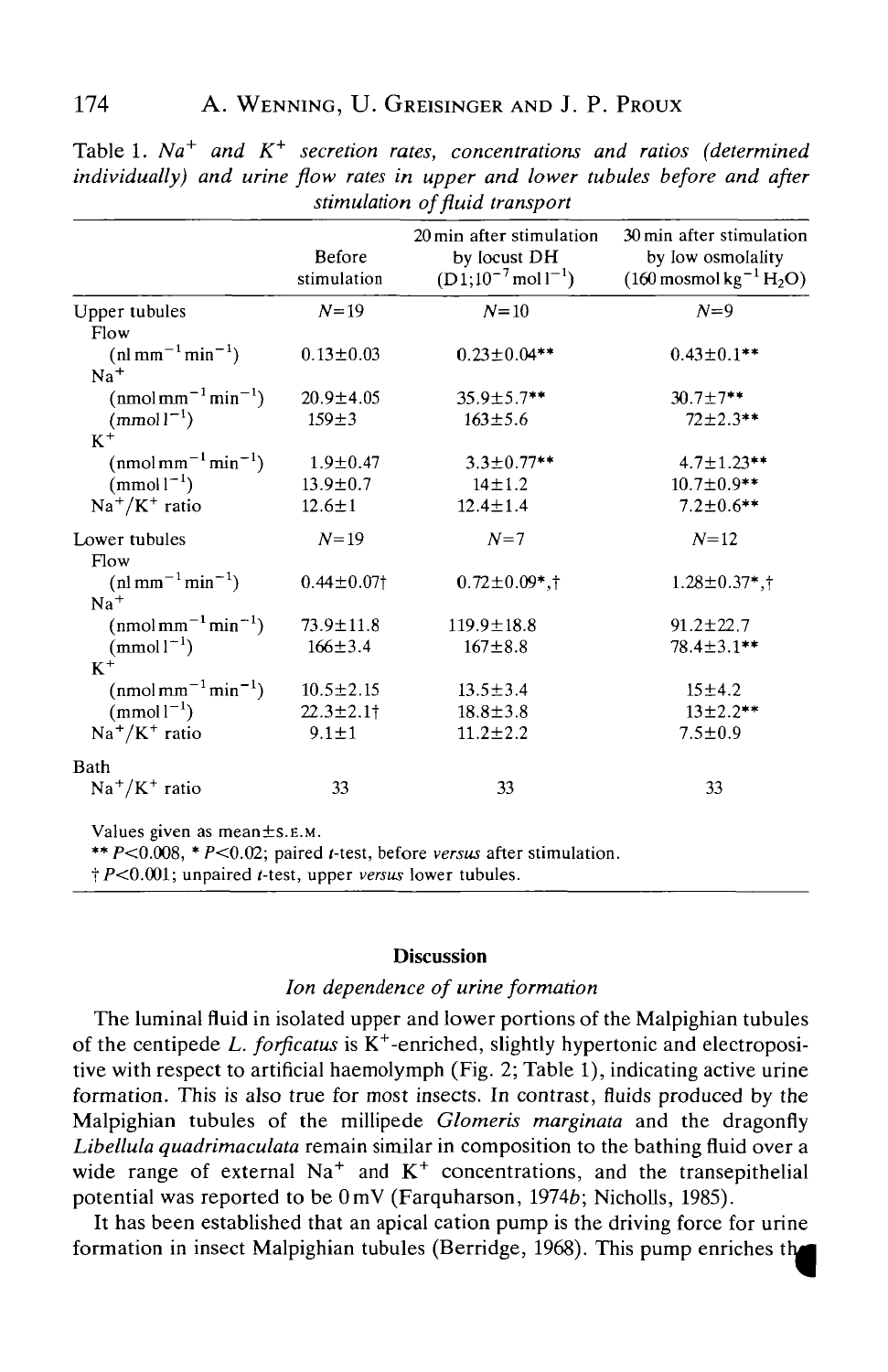tubule fluid with  $K^+$ , which is the major intracellular cation, but can also transport  $\mathrm{Na}^+$ , as was first shown in a blood-sucking insect during diuresis (Gee, 1975). As a result of its ability to transport either  $Na<sup>+</sup>$  or  $K<sup>+</sup>$ , depending on their respective intracellular concentrations, the pump was named the 'common cation pump' (Maddrell, 1977). Both Na<sup>+</sup> and K<sup>+</sup> are actively transported across most insect Malpighian tubules (see O'Donnell and Maddrell, 1984), generating a lumenpositive transepithelial potential (Sawyer and Beyenbach, 1985). Although the tubule fluid is enriched with  $K^+$  in the chilopod L. forficatus,  $K^+$  is not the prime mover of fluid secretion and an increase in  $[K^+]$  does not enhance secretion (Fig. 4 A), as it does in most insects (Bradley, 1985; Morgan and Mordue, 1981; Baldrick *etal.* 1988; Van Kerkhove *et al.* 1989).

In contrast,  $Na^+$  is essential for fluid secretion in both upper and lower portions of isolated Malpighian tubules of *L. forficatus* (Fig. 4A), in the pill millipede (Farquharson, 1974b) and in a dragonfly (Nicholls, 1985), the only known example among insects. Elevated NaCl concentrations, however, affect only the lower tubules (Fig. 4A), where they cause fluid secretion to decrease. Since both portions are equally sensitive to media made hypertonic by addition of sucrose (Fig. 3), elevated  $Na<sup>+</sup>$  concentrations might enhance fluid secretion in upper tubules, which is then counteracted by the inevitable increase in osmolality.

Electrochemical gradients for  $K^+$  and  $Na^+$  were calculated by using the Nernst equation. To determine the transepithelial electrochemical gradients, the measured concentrations of Na<sup>+</sup> and  $K^+$  in the bath and in the tubule fluid were used. The basolateral and apical electrochemical gradients were estimated from assumed intracellular concentrations. Owing to the negative potential of the tubule cells, the electrochemical gradient for  $Na<sup>+</sup>$  is directed into the cell and apical transport of Na<sup>+</sup> must be active in *L. forficatus*. Paracellular Na<sup>+</sup> transport as a major factor in urine formation – albeit possible in upper tubules (Fig. 2) – is unlikely, since furosemide blocks fluid secretion completely (Fig. 5, see also below). During diuresis, Na<sup>+</sup> transport is stimulated more than  $K^+$  transport in the Malpighian tubules of blood-sucking insects (Gee, 1975; Maddrell, 1969; Williams *et al.* 1983; Williams and Beyenbach, 1983) and in the nephridia of the blood-sucking medicinal leech *Hirudo medicinalis* (Zerbst-Boroffka *etal.* 1982). Elevated rates of  $Na<sup>+</sup>$  transport ensure efficient clearance of the major cation of the ingested meal. The rate of Na<sup>+</sup> transport (without diminishing  $K^+$  transport) is also increased in other insect species during diuresis: twofold in a desert beetle (Nicolson and Hanrahan, 1986) and fivefold in the house cricket (Spring and Hazelton. 1987). stimulated with corpora cardiaca. brain and/or prothoracic ganglion homogenates. In *L. forficatus*, the  $\text{Na}^+/ \text{K}^+$  ratio does not change significantly in the presence of locust DH (Table 1), indicating that both ions are transported at the same rate under these conditions. When fluid production is stimulated by lowering the external osmolality,  $K^+$  secretion is enhanced more than Na<sup>+</sup> secretion in upper, but not in lower, tubules. Apical electrochemical gradients for  $K^+$  were estimated by using the measured concentrations of the fluid and assumed intracellular concentrations. Transcellular K<sup>+</sup> transport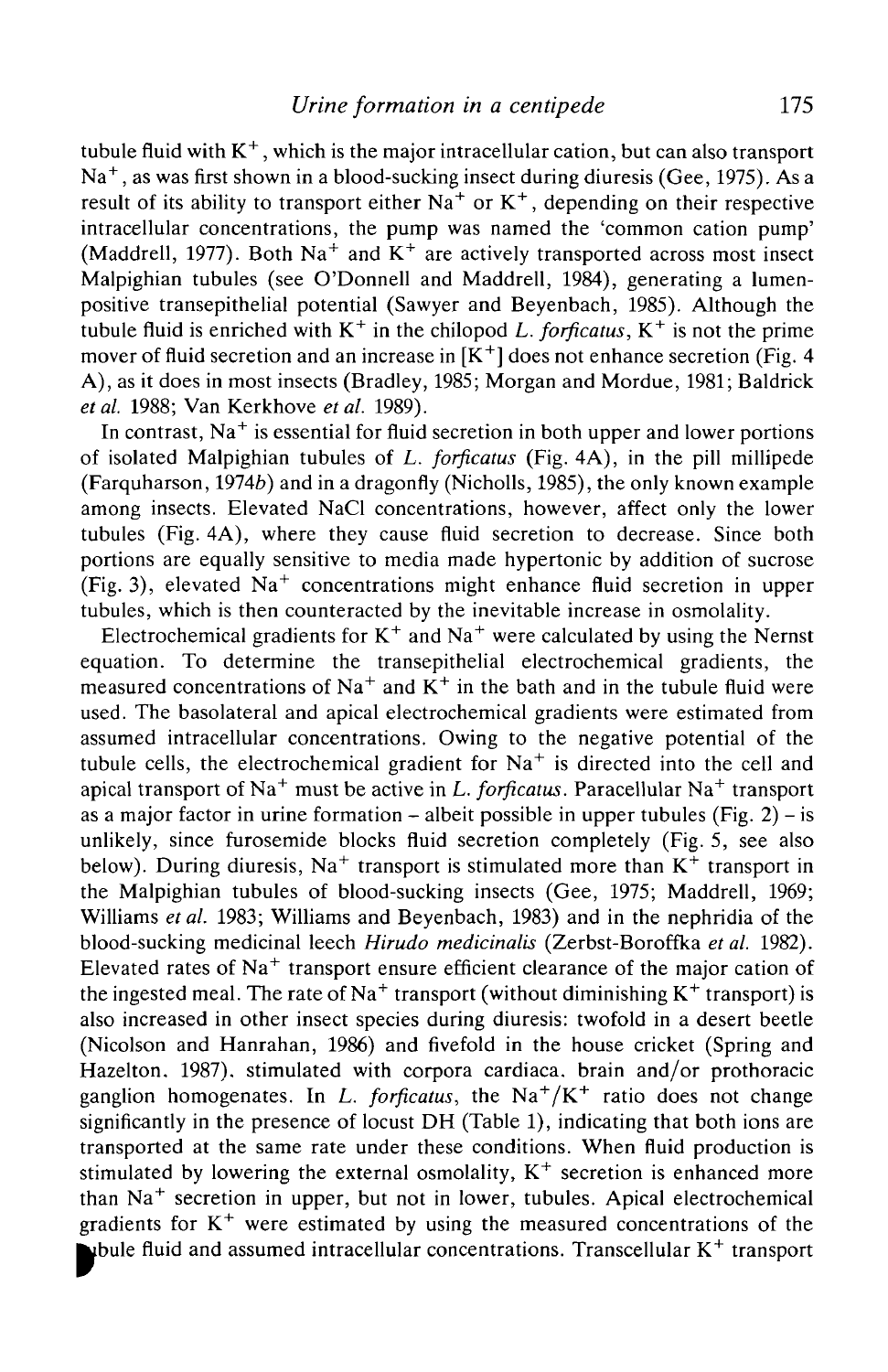is against the electrochemical gradient (Fig. 2), but  $-$  as calculated using the Nernst equation – apical  $K^+$  transport would be downhill when intracellular  $[K^+]$ exceeds 85 mmol  $1^{-1}$  in upper and 150 mmol  $1^{-1}$  in lower tubules. Intracellular K<sup>+</sup> concentrations between 95 and 140 mmol  $1^{-1}$  have been measured in insect tubule cells (Baldrick *et al.* 1988).

The urine flow rate in upper tubules is largely unaffected by changes in  $Na<sup>+</sup>$ concentration between 140 and 350 mmol  $I^{-1}$  and  $K^{+}$  concentration between 3 and 21 mmol1<sup>-1</sup>. Lower tubules secrete comparatively less fluid when the  $K^+$  concentration is varied (between 3 and  $21$ mmol $1^{-1}$ ) and have a more negative transepithelial potential difference with respect to the lumen (Fig. 2). This makes them more 'insect-like' than upper tubules, which resemble those parts of the Malpighian tubules that have been studied in the pill millipede (lower portions, see Farquharson, 1974a).

## *Pharmacology and the effect of diuretic hormones on fluid production*

Ouabain, at a concentration of  $10^{-5}$  mol  $1^{-1}$ , inhibits fluid production in isolated Malpighian tubules of the pill millipede (Farquharson, 1974 $\vec{b}$ ). It has no effect on fluid secretion in most insect species (Bradley, 1985), with the noteworthy exception of *Drosophila hydei* (Wessing *et al.* 1987). At high concentrations, it even stimulates urine flow in *Rhodnius prolixus* (Maddrell and Overton, 1988). In *L. forficatus,* ouabain has been tested at four different concentrations. Upper and lower tubules differ in their sensitivity to ouabain. Compared to their respective control periods, upper tubules have consistently higher flow rates than lower tubules (Fig. 6; and unpublished data). At  $10^{-3}$  moll<sup>-1</sup>, ouabain inhibits fluid production in lower tubules dramatically, although not completely. Its effect on upper tubules varies greatly.

An important mechanism for Na<sup>+</sup> and Cl<sup>-</sup> entry into the cells of many transporting epithelia is  $\text{Na}^+/ \text{K}^+/2 \text{Cl}^-$  cotransport, which is specifically blocked by furosemide and bumetanide. Furosemide inhibits fluid secretion in isolated Malpighian tubules of *L. forficatus* (Fig. 5), *Rhodnius prolixus* (O'Donnell and Maddrell, 1984), *Drosophila hydei* (Wessing *et al.* 1987) and *Locusta migratoria* (Baldrick et al. 1988). At high concentrations  $(10^{-3} \text{ mol}^{-1})$ , bumetanide (not tested in *L. forficatus)* inhibits fluid secretion by the Malpighian tubules of ants (Verhulst *et al.* 1988). In the centipede L. forficatus, the entry of Na<sup>+</sup> and Cl<sup>-</sup> into the epithelial cells might be by  $\text{Na}^+/ \text{Cl}^-$  cotransport, since fluid secretion continues in nominally  $\overline{0}$  mmoll<sup>-1</sup> K<sup>+</sup> but ceases in  $\overline{50}$  mmoll<sup>-1</sup> Na<sup>+</sup>. Na<sup>+</sup>/Cl<sup>-1</sup> cotransport was proposed by Nellans *et al.* (1973) and also suggested for *Rhodnius prolixus* (O'Donnell and Maddrell, 1984).

In insects, blood-borne diuretic and antidiuretic peptides modulate urine formation and urine flow of the Malpighian tubules (Maddrell, 1963; cf. Spring, 1990; Spring *et al.* 1988; Hayes *et al.* 1989). The arginine-vasopressin-like diuretic hormone from *L. migratoria,* which has been isolated and sequenced (Proux *et al.* 1987), doubles the initial rate of fluid secretion in isolated tubules of *L. forficatu*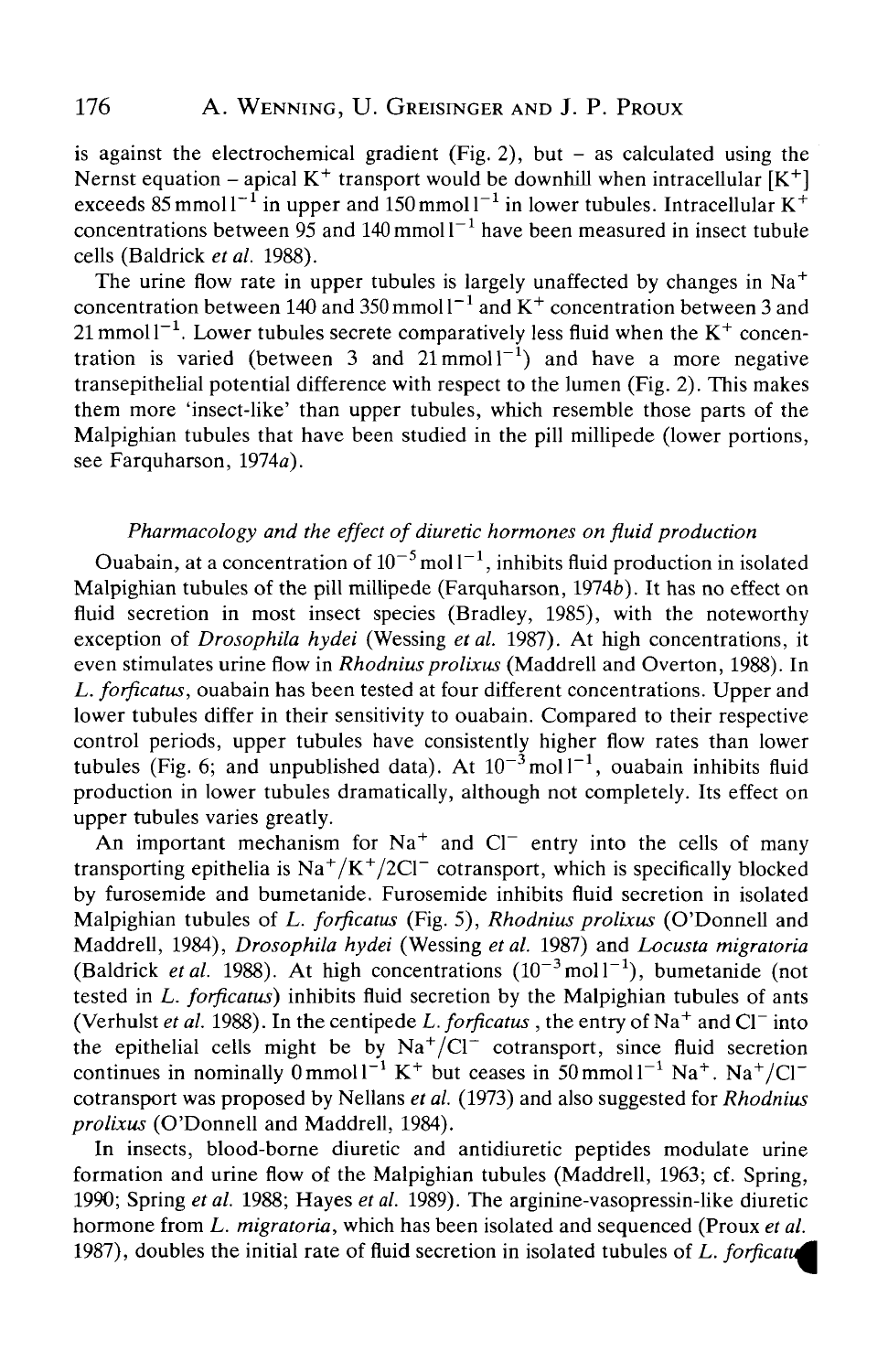(Fig. 8), but the effect is transient. Whether and where a diuretic factor is produced is currently being investigated in *L. forficatus.*

At high concentrations  $(10^{-3} \text{ mol}^{-1})$ , dbcAMP inhibits fluid secretion in *L. forficatus* (Fig. 7) and in isolated tubules of the pill millipede *G. marginata,* the other myriapod species studied (Farquharson, 1974a). At the same high concentrations, dbcAMP mimics the action of diuretic hormones on insect Malpighian tubules (Spring, 1990). However, the maximal effect of dbcAMP in mimicking the action of synthetic locust DH in locusts occurred at a concentration of  $10^{-5}$  mol l $^{-1}$ and that of IBMX at  $2\times10^{-4}$  moll<sup>-1</sup> (Proux and Hérault, 1988). High concentrations - as used in most studies (see above) - might lead to a 'run-away' of cyclic AMP metabolism. As a consequence, tubule stimulation might be slowed down owing to a down-regulation of intracellular cyclic AMP concentration or to a negative effect on other second-messenger systems. In tubule cells, where intracellular cyclic AMP levels were high, fluid secretion increased only slightly (Proux, 1991).

## *Water and ion regulation in intact animals*

Fluid secretion by insect and myriapod Malpighian tubules is inversely correlated with medium osmolality (Phillips, 1981; Bradley, 1985; Nicholls, 1985; Farquharson, 19746; Fig. 3). The underlying mechanism, however, is not clear (Bradley, 1985), especially the contribution of the transport systems involved in cell volume regulation (see, for example, Lang *etal.* 1990). In *L. forficatus,* the inverse correlation between flow rate and osmolality is important for water regulation in the intact animal. The hindgut of *L. forficatus* is, unlike that of many terrestrial insects (Bradley, 1985), incapable of reabsorbing fluid hypotonic with respect to the haemolymph (Wenning, 1978, 1979). Under these circumstances, drastically reduced urine production is essential for water conservation. Upon dehydration, haemolymph osmolality cannot be held at its normal value (350–400 mosmol kg<sup>-1</sup>H<sub>2</sub>O; Wenning, 1978; Riddle, 1985) and may increase to 800 mosmol kg<sup>-1</sup> H<sub>2</sub>O (Riddle, 1985). The limited ability to conserve water imposes ecological restrictions on activity (Rilling, 1968; Wenning, 1978; Riddle, 1985). In the intact animal, rehydration may be facilitated through uptake of water vapour by coxal glands located on the last four hindlegs (Rosenberg, 1983; Rosenberg and Bajorat, 1983).

Although it is unable to reabsorb hypotonic fluid, the rectum of *L. forficatus* selectively reabsorbs ions (Wenning, 1978). This capacity appears to be essential for ion homeostasis, since no net ion reabsorption occurs along the Malpighian tubules.

In conclusion, isolated Malpighian tubules of most insects produce a  $K^+$ enriched, hypertonic fluid and the transepithelial potential difference is positive with respect to the haemolymph. The same is true for the non-insect tracheate L. forficatus, a chilopod. The ability to enrich  $K^+$  in the urine appears to be a common feature of tracheate Malpighian tubules rather than being unique to ^higher' insects (discussed in Nicholls, 1985). Furthermore, the urine flow rate in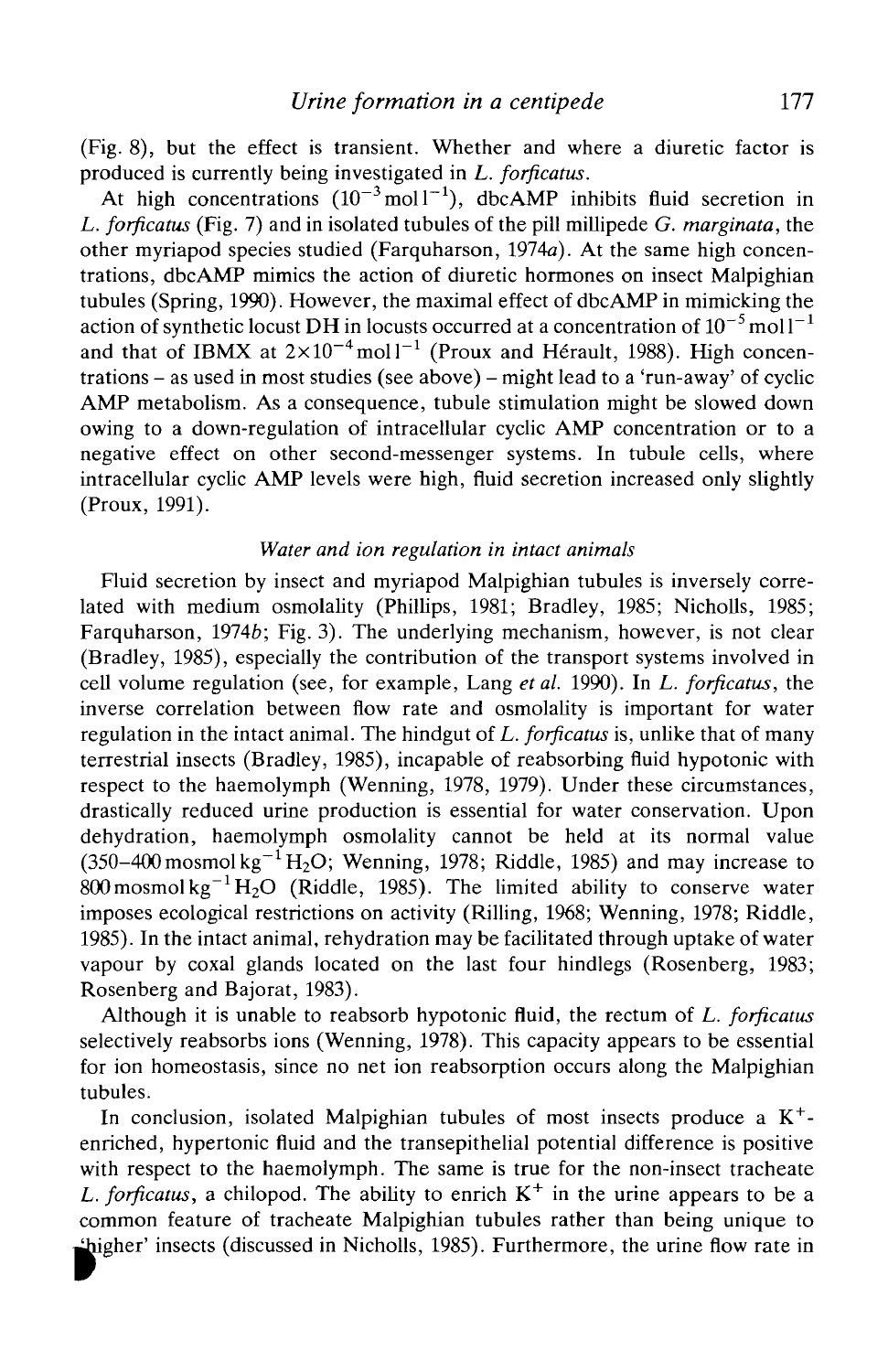# 178 A. WENNING, U. GREISINGER AND J. P. PROUX

insect tubules is controlled by diuretic factors and locust DH enhances fluid secretion in *L. forficatus.* Unlike that in the majority of insects (Bradley, 1985; Baldrick *etal.* 1988; Van Kerkhove *et al.* 1989), however, fluid secretion in the Malpighian tubules of L. forficatus is strongly dependent on [Na<sup>+</sup>] and independent of  $[K^+]$ . Along with a haemolymph with Na<sup>+</sup> as the main cation, these are features shared with the 'primitive' dragonfly (Nicholls, 1985) and the pill millipede (Farquharson, 19746). The 'common cation pump' (Maddrell, 1977) and the coupled entry of Na<sup>+</sup> and Cl $^-$  through the basolateral membrane appear to be early evolutionary characteristics of tracheate Malpighian tubules, modified by diet or by the ionic concentrations in the haemolymph. While the rectum in *L. forficatus* is important for ion regulation, the Malpighian tubules contribute greatly to volume regulation.

We thank our colleagues and students who helped us to catch the quick centipedes used in this study. Ionic concentrations were determined at the Freie Universitat Berlin and we thank Dr I. Zerbst-Boroffka for her hospitality. Dr E. Florey commented on the manuscript and Ms M. A. Cahill corrected the English text.

#### References

- ANESHANSLEY, D. J., MARLER, C. E. AND BEYENBACH, K. W. (1989). Transepithelial voltage measurements in isolated Malpighian tubules of Aedes aegypti. J. Insect Physiol. 35, 41–52.
- BALDRICK, O., HYDE, D. AND ANSTEE, J. H. (1988). Microelectrode studies on Malpighian tubule cells of *Locusta migratona:* effects of external ions and inhibitors. *J. Insect Physiol.* 34,
- BERRIDGE, M. J. (1968). Urine formation by the Malpighian tubules of *Calliphora*. I. Cations.<br>*J. exp. Biol.* **48**, 159–174.
- *BRADLEY, T. J. (1985). The excretory system: structure and physiology. In Comprehensive Insect Physiology, Biochemistry and Pharmacology, vol.* 4 (ed. G. A. Kerkut and L. I. Gilbert), pp. 421-465. Oxford, New York, Toronto, Sydney, Paris, Frankfurt: Pergamon Press.<br>Cooper, P. D., Scupper, G. G. E. AND QUAMME, G. A. (1989). Segmental differences in
- secretion by Malpighian tubules of the fresh water dwelling corixid, *Cenocorixa blaisdelli* (Hung.) (Corixidae, Hemiptera). *J. Insect Physiol.* 35, 531–536.
- (Hung.) (Corixidae, Hemiptera). /. *Insect Physiol.* 35, 531-536. FARQUHARSON, P. A. (1974a). A study of the Malpighian tubules of the pill millipede, *Glomeris marginata* (Villers). I. The isolation of the tubules in a Ringer solution. *J. exp. Biol.* 60,
- 13-28. FARQUHARSON, P. A. *(1974b).* A study of the Malpighian tubules of the pill millipede, *Glomeris marginata* (Villers). II. The effect of variations in osmotic pressure and sodium and potassium concentrations on fluid production. *J. exp. Biol.* 60, 29–39.
- FARQUHARSON, P. A. (1974c). A study of the Malpighian tubules of the pill millipede, *Glomeris marginata* (Villers). III. The permeability characteristics of the tubule. *J. exp. Biol.* 60,  $41 - \bar{5}1$ .
- FÜLLER, H. (1966). Elektronenmikroskopische Untersuchungen der Malpighischen Gefäße von<br>Lithobius forficatus L. (Chilopoda). Z. wiss. Zool. 173, 191–217.
- 
- GEE, J. D. (1975). Diuresis in the tsetse fly *Glossina austeni. J. exp. Biol.* 63, 381–390.<br>GREGER, R. (1985). Ion transport mechanisms in thick ascending limb of Henle's loop of mammalian nephron. *Physiol. Rev.* 65, 760
- HAYES, T. K., PANNABECKER, T. L., HINCKLEY, D. J., HOLMAN, G. M., NACHMAN, R. J., PETZEL, D. H. AND BEYENBACH, K. W. (1989). Leukokinins, a new family of ion transport stimulators and inhibitors in insect Malpighian tubules. *Life Sci.* 44, 1259-1266.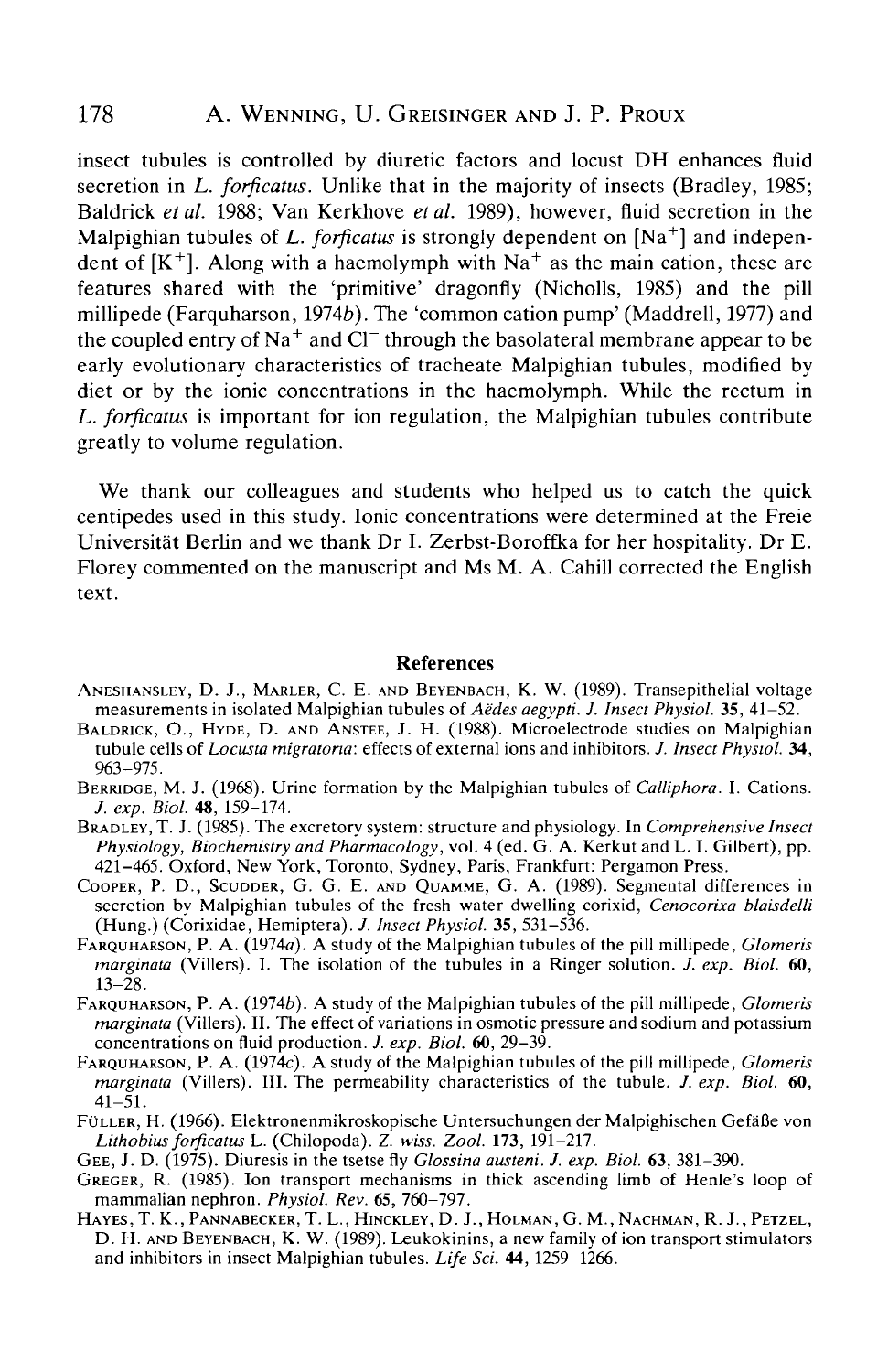- LANG, F., VOLKL, H. AND HAUSSINGER, D. (1990). General principles in cell volume regulation. In *Cell Volume Regulation* (ed. K. W. Beyenbach), pp. 1-25. *Comparative Physiology*, vol. 4
- (ed. R. K. H. Kinne, E. Kinne-Saffrau and K. W. Beyenbach). Basel: Karger. MADDRELL, S. H. P. (1963). Excretion in the blood-sucking bug, *Rhodniusprolixus* Stal. I. The
- control of diuresis. *J. exp. Biol.* **40,** 247-256. MADDRELL, S. H. P. (1969). Secretion by the Malpighian tubules of *Rhodnius.* The movements
- of ions and water. *J. exp. Biol.* **51,***11-91.* MADDRELL, S. H. P. (1977). Insect Malpighian tubules. In *Transport of Ions and Water in Animals* (ed. B. L. Gupta, R. B. Moreton, J. L. Oschman and B. L. Wall), pp. 541-570. New
- MADDRELL, S. H. P. (1980). Characteristics of epithelial transport in insect Malpighian tubules.<br>Curr. Topics Membr. Transport 14, 428-463.
- *MADDRELL, S. H. P. AND OVERTON, J. A. (1988). Stimulation of sodium transport and fluid* secretion by ouabain in an insect Malpighian tubule. *J. exp. Biol.* **137**, 265–276. MADDRELL, S. H. P. AND PHILLIPS, J. E. (1975). Secretion of hypo-osmotic fluid by the lower
- Malpighian tubules of *Rhodnius prolixus. J. exp. Biol.* **62,** 367-378. MALNIC, G., KLOSE, R. M. AND GIEBISCH, G. (1964). Micropuncture studies of renal potassium
- 
- excretion in the rat. *Am. J. Physiol.* **206**, 674–686.<br>MORGAN, P. J. AND MORDUE, W. (1981). Stimulated fluid secretion is sodium dependent in the<br>Malpighian tubules of *Locusta migratoria. J. Insect Physiol.* **27**, 271–27
- MULLER, P. (1958). Experiments on current flow and ionic movements in single myelinated nerve fibres. *Expl Cell Res.* (Suppl). 5, 118–152.<br>NELLANS, H. N., FRIZZELL, R. A. AND SCHULTZ, S. G. (1973). Coupled sodium-chloride influx
- across the brush border of rabbit ileum. *Am. J. Physiol.* **226,** 467-475. NICHOLLS, S. P. (1985). Fluid secretion by the Malpighian tubules of the dragonfly *Libellula*
- *quadrimaculata. I. exp. Biol.* **116,** 53-67. NICOLSON, S. W. AND HANRAHAN, S. A. (1986). Diuresis in a desert beetle? Hormonal control of
- the Malpighian tubules of *Onymacris plana* (Coleoptera: Tenebrionidae). *J. comp. Physiol.* **156,** 407-413. O'DONNELL, M. J. AND MADDRELL, S. H. P. (1984). Secretion by the Malpighian tubules of
- 
- *Rhodnius prolixus* Stål electrical events. *J. exp. Biol.* **110**, 275–290.<br>PHILLIPS, J. E. (1981). Comparative physiology of insect renal function. *Am. J. Physiol.* **241**,<br>R241–R257.
- Proux, J. P. (1991). Lack of responsiveness of Malpighian tubules to the AVP-like insect diuretic hormone in migratory locusts infected with the protozoan *Malemeba locustae. J. Inv. Path.* (in press).<br>Proux, J. P. AND HÉRAULT, J.-P. (1988). Cyclic AMP: a second messenger of the newly
- characterized AVP-like insect diuretic hormone, the migratory locust diuretic hormone. *Neuropeptides* **12,** 7-12.
- PROUX, J. P., MILLER, C. A., Li, J. P., CARNEY, R. L., GIRARDIE, A., DELAAGE, M. AND SCHOOLEY, D. A. (1987). Identification of an arginine vasopressin-like diuretic hormone from *Locusta migratoria. Biochem. biophys. Res. Commun.* 149, 180–186.
- Proux, J. P., Picquot, M., Hérault, J.-P. AND Fournier, B. (1988). Diuretic activity of a newly identified neuropeptide - the arginine-vasopressin-like insect diuretic hormone: use of an improved bioassay. J. Insect Physiol. 34, 919-927.
- RAMSAY, J. A. (1954). Active transport of water by the Malpighian tubules of the stick insect, *Dixippus morosus* (Orthoptera, Phasmidae). /. *exp. Biol.* **31,** 104-113. RJDDLE, W. A. (1985). Hemolymph osmoregulation in several myriapods and arachnids. *Comp.*
- *Biochem. Physiol.* **80** A, 313-323.
- 
- RILLING, G. (1968). Lithobius forficatus. Stuttgart: Gustav Fischer Verlag. ROSENBERG, J. (1983). Coxal glands of *Lithobius forficatus* (Myriapoda, Chilopoda). *Cell Tissue Res.* **230,** 421-430. ROSENBERG, J. AND BAJORAT, K. H. (1983). Feinstruktur der Coxalorgane bei *Lithobius*
- *forficatus* und ihre Beteiligung an der Aufnahme von Wasserdampf aus der Luft. *Verh. dt. zool. Ges.* **76,** 317. SAWYER, D. B. AND BEYENBACH, K. W. (1985). Dibutyryl-cAMP increases basolateral sodium
- conductance of mosquito Malpighian tubules. *Am. J. Physiol.* **248,** R339-R345.